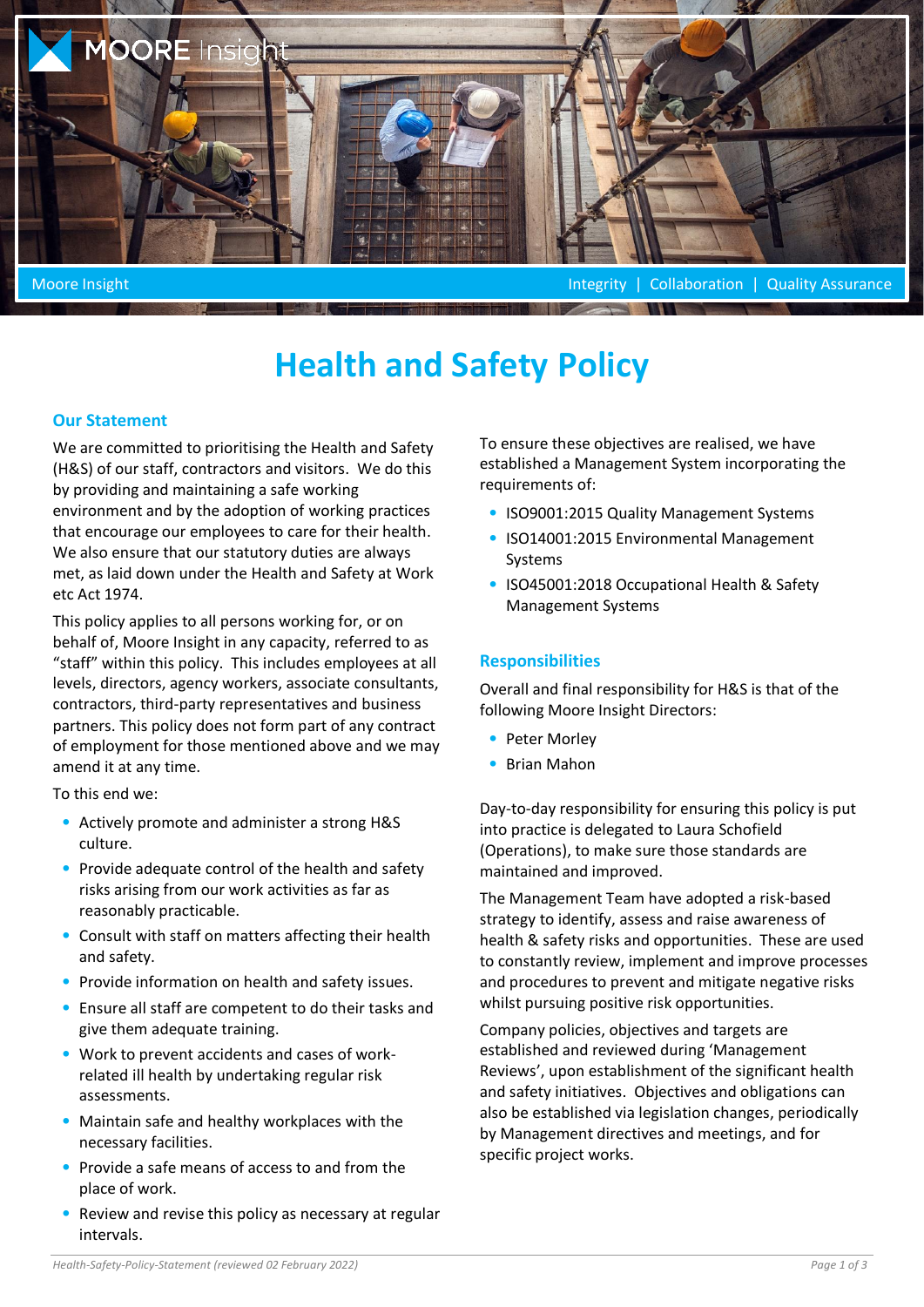

The Directors place a high value on the health and safety of their staff. Staff are required to adhere to the company's Health and Safety Policy, to take care of their own health and safety and not by their actions endanger the health of safety of their colleagues or clients.

All staff are therefore required to:

- Take reasonable care of their own health and safety and not endanger others.
- Not interfere with anything provided to safeguard their health and safety.
- Report all health and safety concerns to an appropriate person (as detailed in this policy statement).
- Prevent fire in the workplace.
- Tidy their personal workplace especially at the end of each business day.
- Take responsibility for keeping the workplace in a safe condition.
- Avoid any actions that will place themselves or other people at risk.

## **Provision of Information**

The Moore Insight Project Manager (or delegate) for each project is responsible for ensuring that staff working at client sites or locations other than their base location are given the relevant H&S information.

Supervision of trainees will be monitored by a designated person(s).

## **Health and Safety Risks Arising from Our Work Activities**

The Laura Schofield (Operations) is responsible for monitoring risks arising from our work activities and reporting any findings to the Management Team. All employees, including Directors, will be consulted in this process.

The Laura Schofield (Operations) will then be responsible for recommending and undertaking action to remove or control any risks identified as directed by the Management Team.

The Directors will be responsible for monitoring actions to alleviate risks.

## **Safety of the Office and Equipment**

Laura Schofield (Operations) will be responsible for ensuring that all office equipment is maintained in safe, working order and conducting regular checks. Moore Insight suppliers and the building Managing Agent will be contacted for any repair, when required.

Staff will be instructed on appropriate safety measures when dealing with all electrical equipment including computer equipment and made aware of the guidance when working with VDU's and laptops. Staff are encouraged to take regular breaks from typing and viewing the screen.

Problems found with equipment should be reported to the Operations Team at the earliest opportunity.

## **Monitoring**

To check our working conditions and ensure our safe working practices are being followed, Laura Schofield (Operations) with the support of the Management Team will:

- Conduct spot checks to ensure that all office equipment is used in a safe manner.
- Investigate the causes of any accidents and act for future prevention.

## **Competency for Tasks and Training**

An induction including first aid and fire issues will be given to all new staff, both full and part time, by the HR team. This includes making staff aware of the Fire and Hazards policy and the Fire Evacuation procedure. Updates will also be communicated to staff.

## **Accidents, First Aid and Work-Related Ill Health**

A First Aid box and a basic first aid book is kept in the office.

In the event of an accident occurring this will be recorded in the accident book which is kept in the first aid cupboard. Full instructions of how to record an accident are contained within the accident book.

The Laura Schofield (Operations) is responsible for reporting a reportable accident, disease or a dangerous occurrence to the enforcing authority which may include the local authority or HSE. In the event of a major occurrence, regulations will be followed as laid down by RIDDOR (The Reporting of Injuries, Diseases and Dangerous Occurrences Regulations).